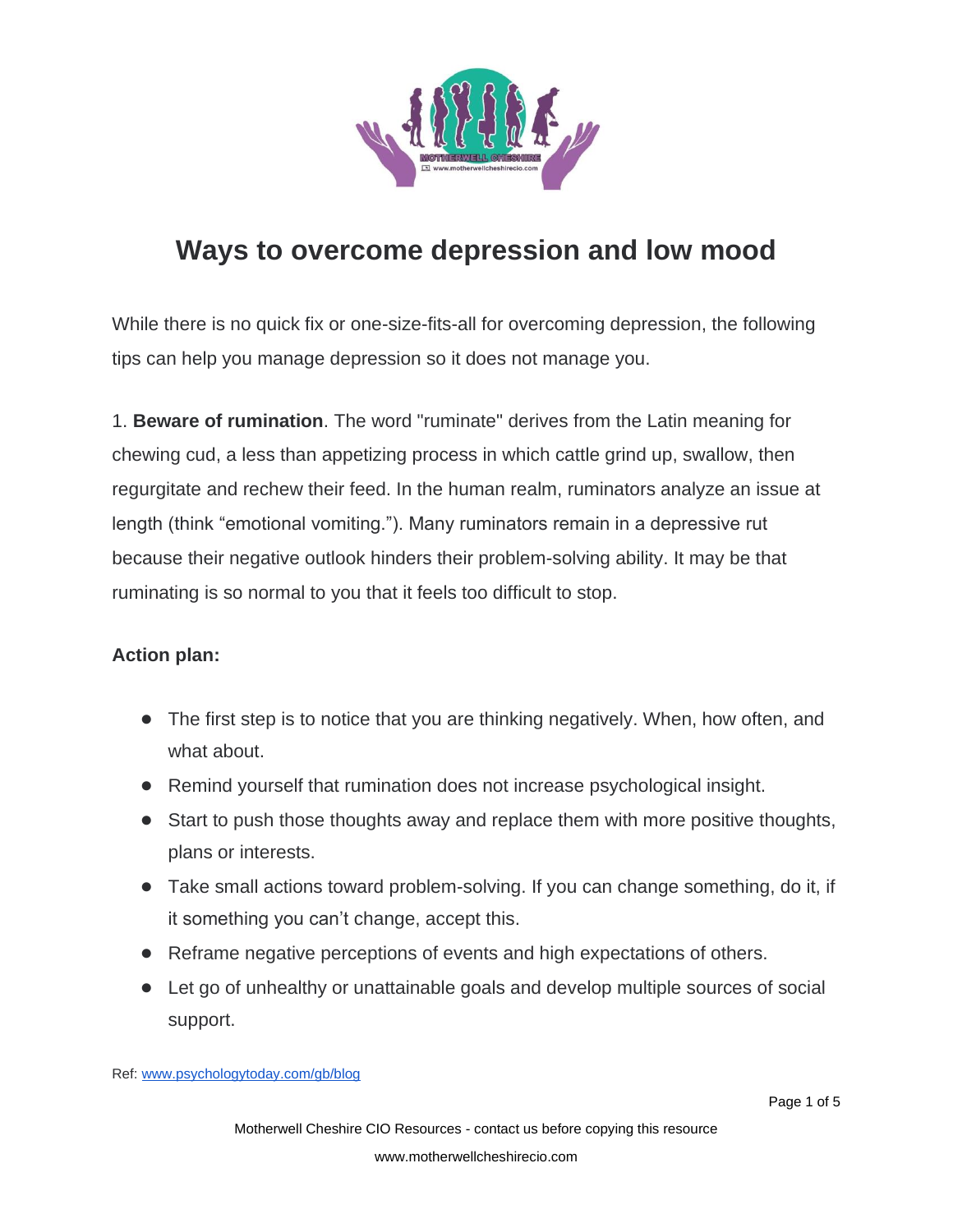

2. **Focus on what you're doing right.** As rough as your life is right now, you haven't fallen off the edge, and this is not just by chance. Key is to remember that humans are remarkably resilient and capable. Because depression can cloud your judgment, it can be tempting to overemphasise the negative aspects of situations, while discounting the positives.

**Action plan:** At the end of the day, write down three things you did well. No need to overthink this, and no act of taking the high road is too small. For example, "When my coworker emailed the budget proposal, he forgot to cite a source. Rather than get upset, I spent two minutes researching the answer and added the information myself."

3. **Resist the urge to live in the past.** Time spent reliving, rewriting and recreating the past is like purchasing a one-way ticket to the dark depths of despair. This insidious mental habit is as much a threat to emotional wellbeing as any. Self-loathing or blaming others will not get you on the right side of feeling better, any more than believing the answer is found at the bottom of a bottle of Jack Daniels. You cannot *do* life differently if you don't change your thought process.

**Action plan:** Commit to a new way of thinking and you will commit to a new way of being. Past regrets serve one purpose and that is to rob you of your resolve to do things differently in the present.

Ref: [www.psychologytoday.com/gb/blog](https://www.psychologytoday.com/gb/blog/anxiety-zen/201605/depression-7-powerful-tips-help-you-overcome-bad-moods) **4. Leave the future where it belongs.** Just as the living in the past leads to depression, fearing or worrying about the future contributes to anxiety. Daily stress and

Page 2 of 5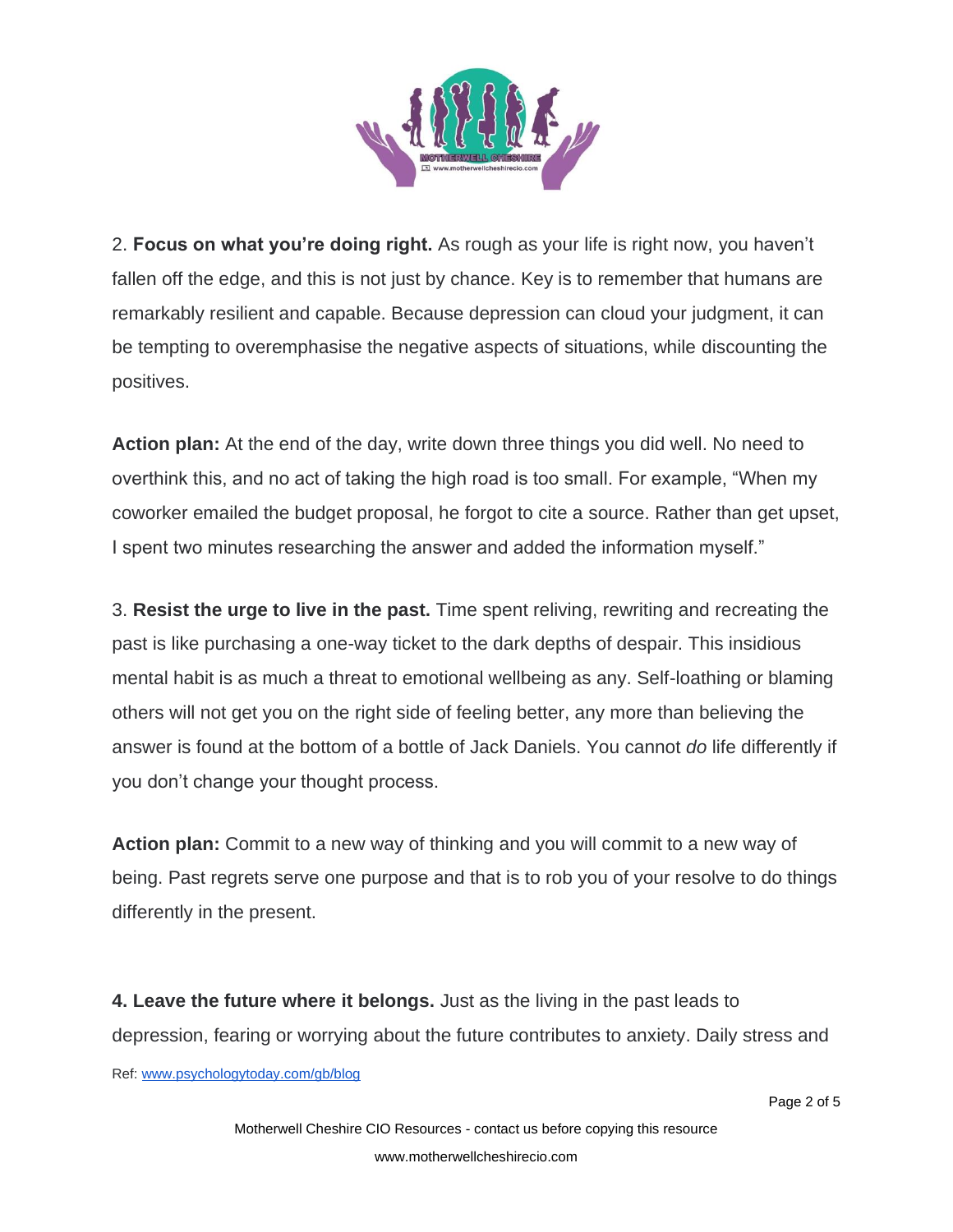

frustration are primarily caused by persistent feelings of overwhelm caused by uncertainty. Chronic worriers tend to catastrophize and before you know it, every headache is a brain tumor, and every romantic rejection is proof that you're fated for a life of solitude.

**Action plan:** Have faith in uncertainty, and in life. A good way to practice is by cultivating a state of mindfulness each and every day. When you learn to intentionally redirect your mind to what is happening in the here and now, you'll increase your mental energy reserves so you can spend more time on enjoyable tasks.

**5. Incorporate structure into every day.** A lack of scheduled activities and inconsistent routines can increase feelings of helplessness and a loss of control over the direction of your life. Adding a plan to your day can help you regain that sense of control and decrease the feeling that you're just a passive participant in life.

**Action plan:** The following guide may help you develop structure and assess whether your time is well-spent based upon your productivity and moods. On a paper or in a text document, make five columns:

1. Time of day:

- Early morning (waking time until 10am)
- Late morning (10am—12pm)
- Early afternoon (12pm—3pm)
- Late afternoon (3pm—5pm)

Ref: [www.psychologytoday.com/gb/blog](https://www.psychologytoday.com/gb/blog/anxiety-zen/201605/depression-7-powerful-tips-help-you-overcome-bad-moods)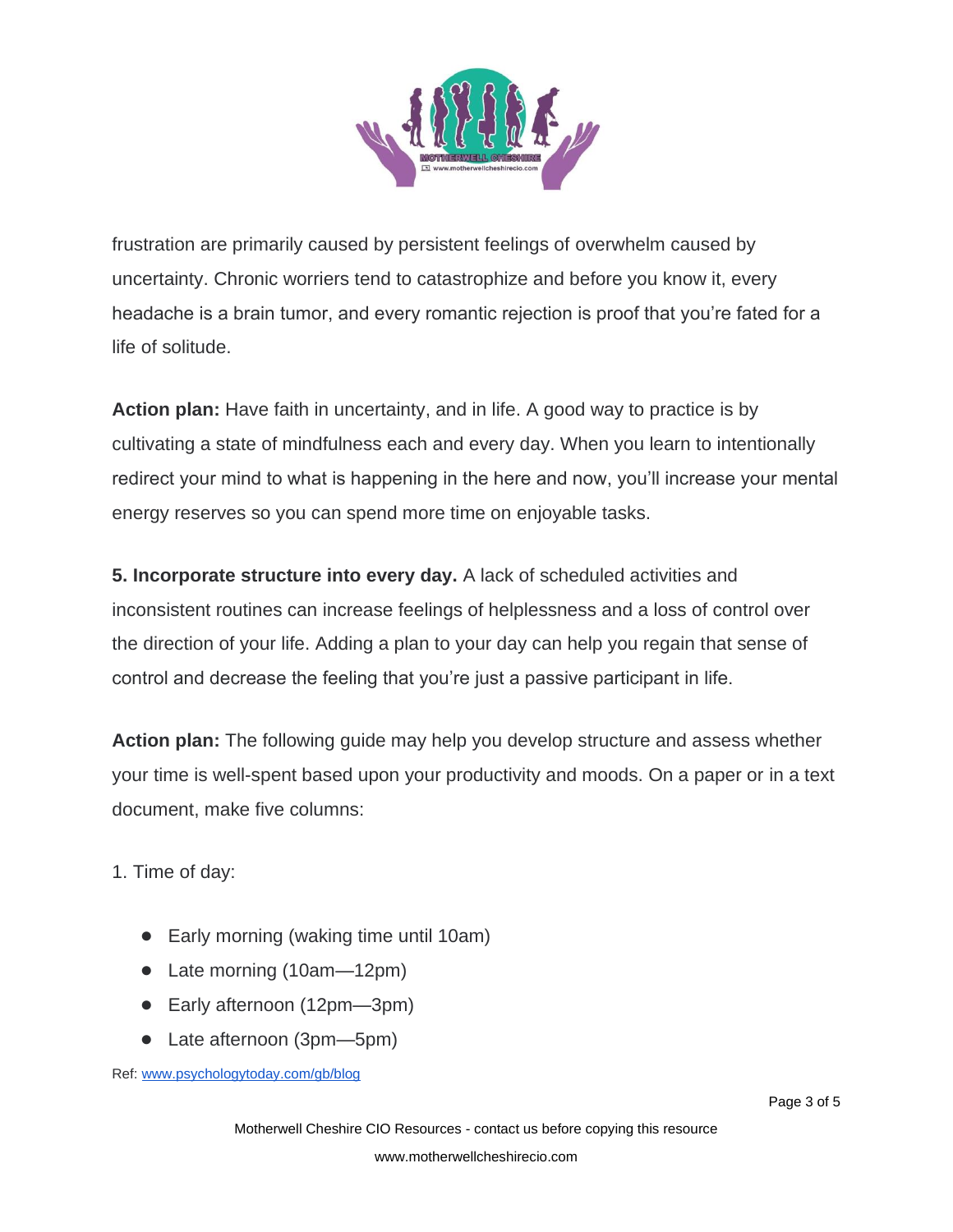

- Evening (5pm—8 pm)
- Night (8pm until bedtime)

2. What you plan to do (complete the night before)

3. What you actually did (if different from your plans)

4. How you felt about what you did (rate your mood on a scale of 1-10)

5. Situations and thoughts which may have negatively affected your mood. Fill out at end of day. Adjust and revise accordingly.

**6. Remember there are very few victims in this world.** Despite your childhood and life experiences, you are responsible for your choices as an adult. While trauma and tragedy may have informed your worldview and your ability to trust others, nothing good comes out of seeing yourself as a victim (even if you were).

**Action plan:** Take responsibility for your life. Switch the dial from victim to survivor and revel in feelings of strength and empowerment. Rather than seek retribution over those who have wronged you, seek redemption. Refuse to wallow in self-pity and focus on comforting others. After all, there is always someone out there fighting a battle greater than yours. The victim gives up at the first sign of struggle, while the survivor puts one foot in front of the other and keeps moving.

Ref: [www.psychologytoday.com/gb/blog](https://www.psychologytoday.com/gb/blog/anxiety-zen/201605/depression-7-powerful-tips-help-you-overcome-bad-moods)